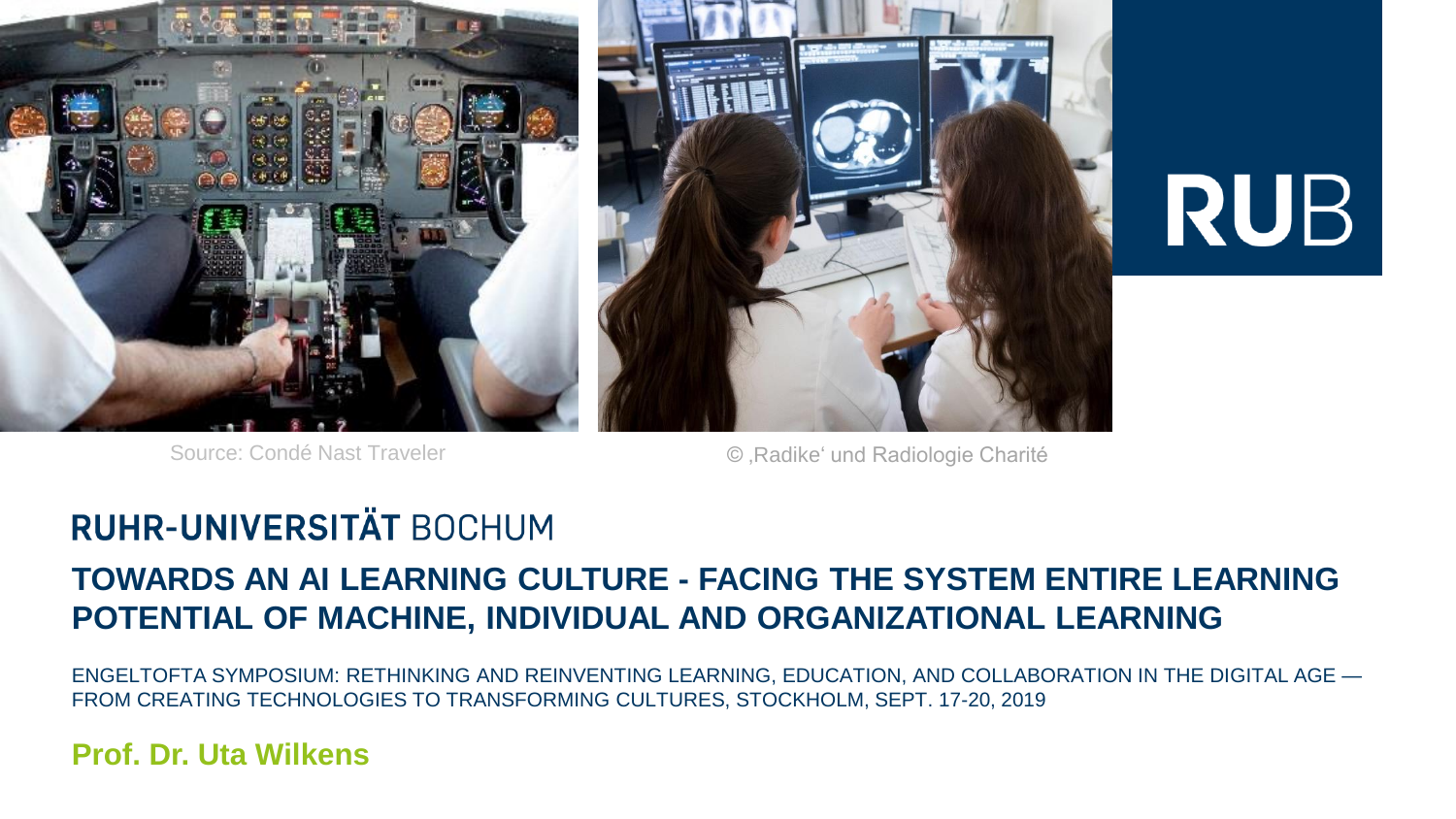# **DISTRIBUTED INTELLIGENCE IN THE WORK PLACE AS CHALLANGE OF SOCIO-TECHNICAL SYSTEM DESIGN**

# **RUB**



Wilkens & Dewey 2019

**IAW**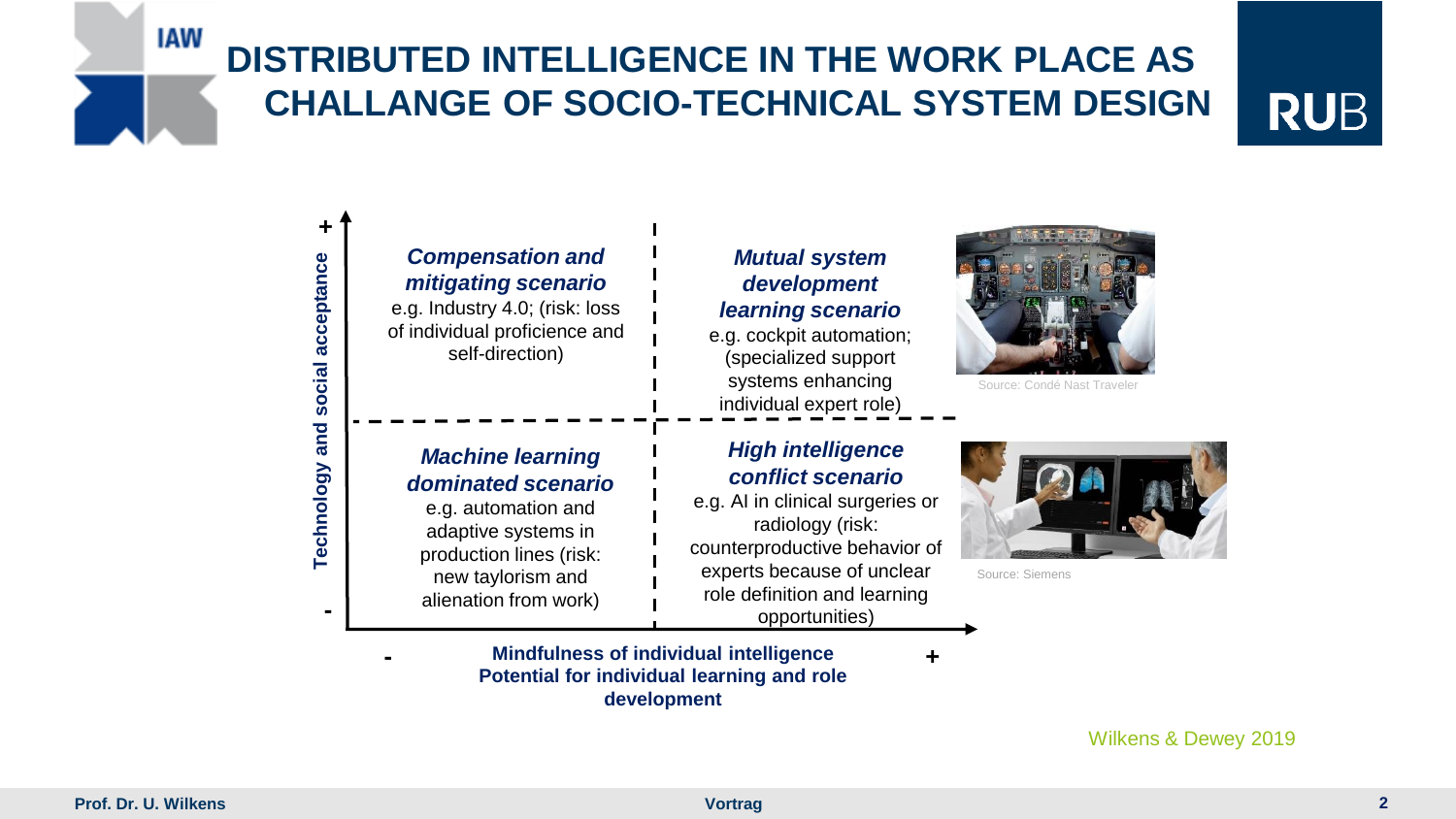

See Arlindo Oliveira, 2019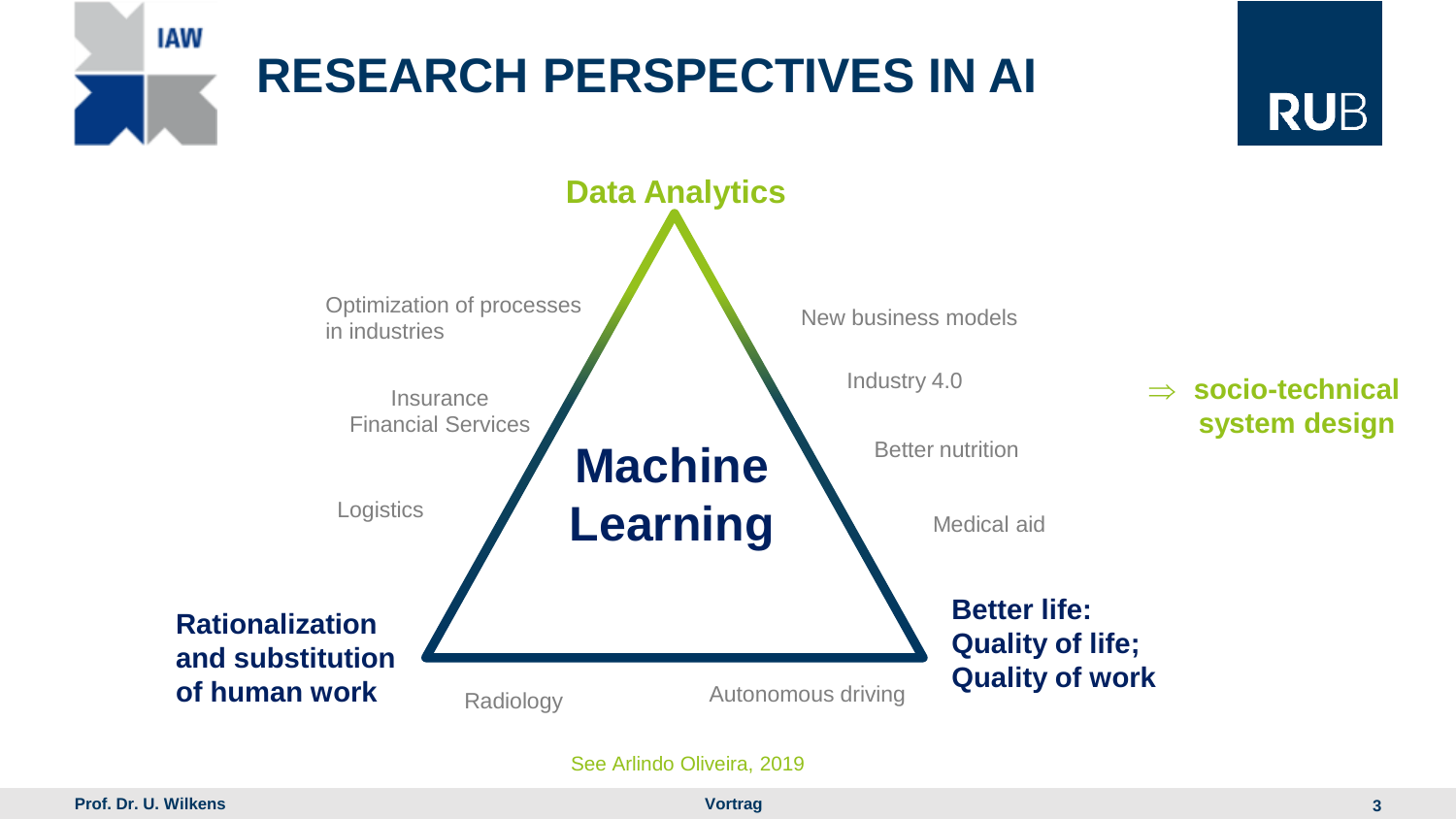

# **MACHINE LEARNING AS PART OF AI**



### **Artificial Intelligence (AI)**

- **Smart solutions**
- **Voice analysis**
- **Process planning**



### **Deep-Learning (DL)**

**Neuronal networks** 

### **Machine Learning (ML)**

- Big data
- **Statistics**
- **Algorithms**
- **hardcoding**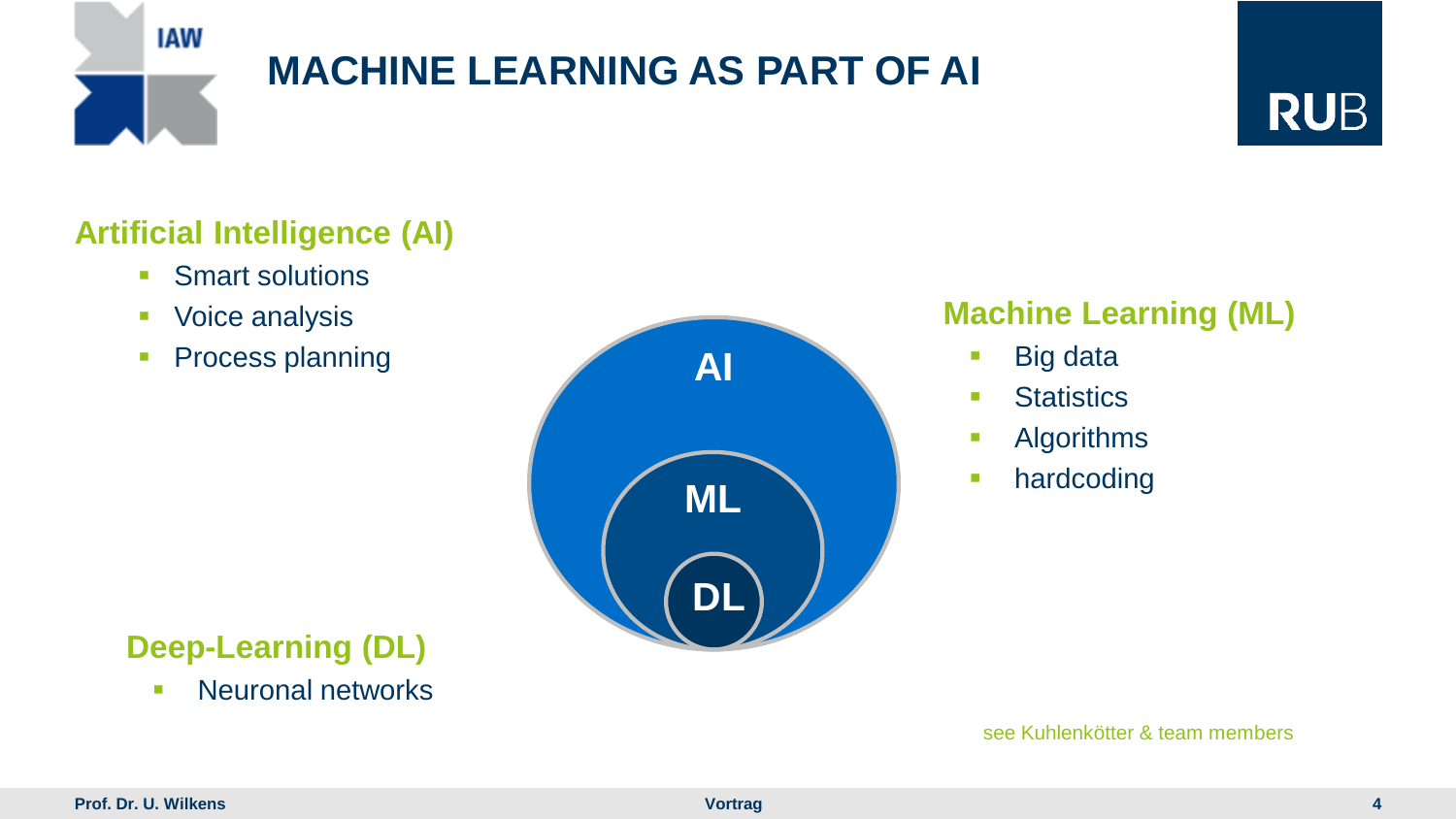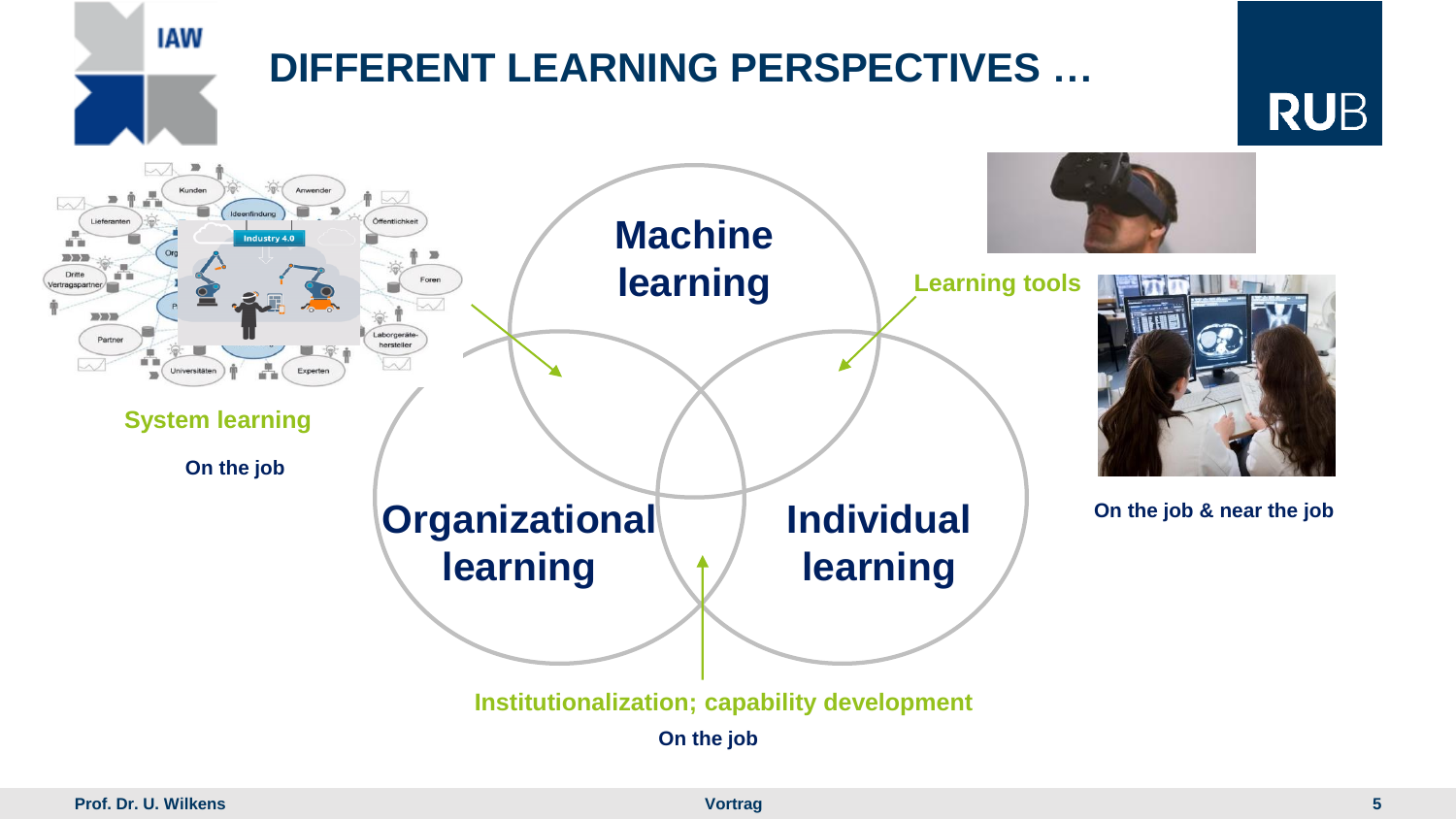

 $b^*$  = standardized discriminant coefficient

Wilkens & Sprafke 2019: WILKENS, U. & SPRAFKE, N. (2019): Micro-variables of dynamic capabilities and how they come into effect – Exploring firm-specificity and cross-firm commonalities. In: Management International. (published in August 2019)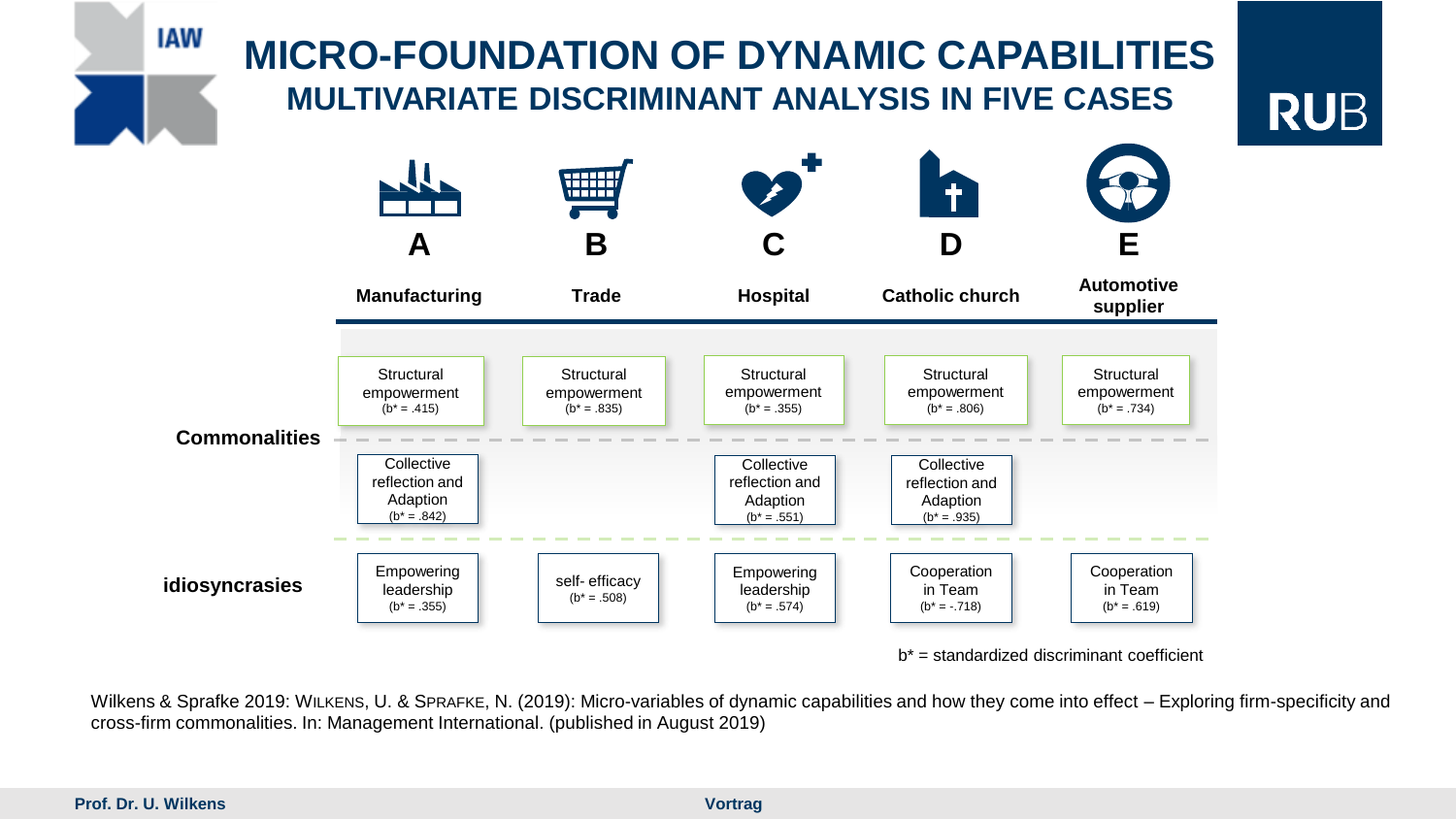

# **…INTEGRATE DIFFERENT PERSPECTIVES ON HOW TO COPE WITH THE IT ARTEFACT**

# **RUB**

### **Science perspective Computational View:**



#### **Social science perspective**

Inspired by:

Wanda J. Orlikowski & C. Suzanne Iacono (2001) In: Information Systems Research, Vol. 12, No. 2, 121–134 Saeed Akhlaghpour, Jing Wu, Liette Lapointe, Alain Pinsonneault (2013): In: Journal of Information Technology, 28, 150–166

**Prof. Dr. U. Wilkens Vortragally 1999 Vortragally 1999 Vortragally 1999**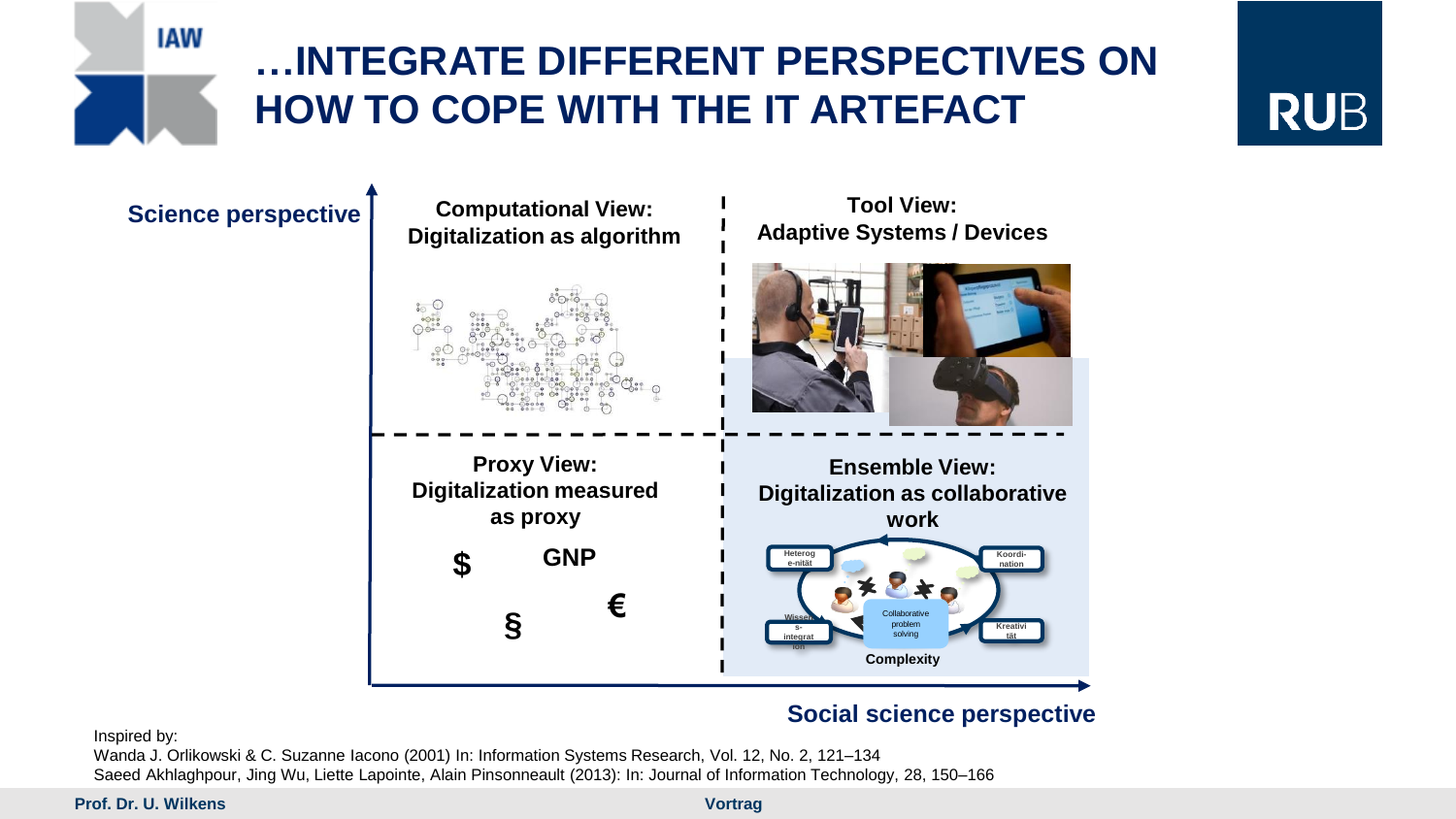**IAW** 

# **BASICS IN INDIVIDUAL AND ORGANIZATIONAL LEARNING THEORY**



**Learning process Individual competencies/ Model learning/ knowledge** đ **Experience Observation Ability to act Cognition Feedback Practice Facts Coping with (Self)- Historical complexity Reflection knowledge Combination Cooperation Procedurale knowledge Double-Loop Single-Loop**  Double-Loop Single-Loop **LearningLearning Deutero Learning Combination Cooperation explicit & implicit Coping with (Self)- Standards & routines complexity Reflection Org. Knowledge/ Dynamic capability/ Exploitation Exploration Organization**

Vgl. Bandura 1986, Trautner 1992; Heideloff & Baitsch 1998; Wilkens et al. 2006; Cyert & March 1963; Argyris & Schön 1978; Crosan et al. 1999, March 1990; Eisenhardt & Martin 2000;

**Prof. Dr. U. Wilkens Vortragally 1999 Vortragally 1999 Vortragally 1999** 

**Institutionalisation**

Institutionalisation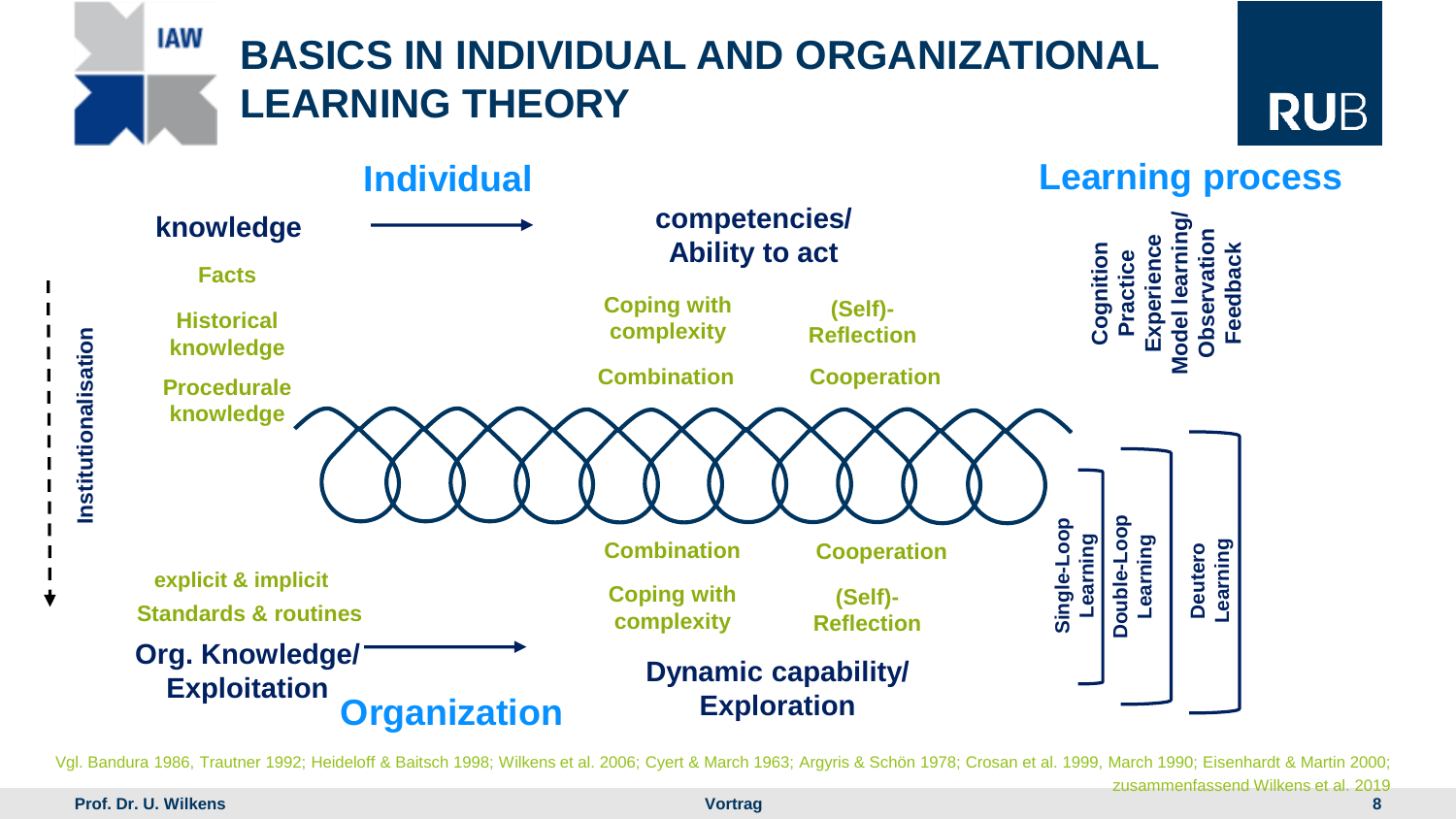### **IAW ENHANCING INDIVIDUAL AND ORGANIZATIONAL LEARNING WITH MACHINE LEARNING RUB Learning process Individual**



Vgl. Bandura 1986, Trautner 1992; Heideloff & Baitsch 1998; Wilkens et al. 2006; Cyert & March 1963; Argyris & Schön 1978; Crosan et al. 1999, March 1990; Eisenhardt & Martin 2000;

**Prof. Dr. U. Wilkens Vortragally 1999 Vortragally 1999 Vortragally 1999**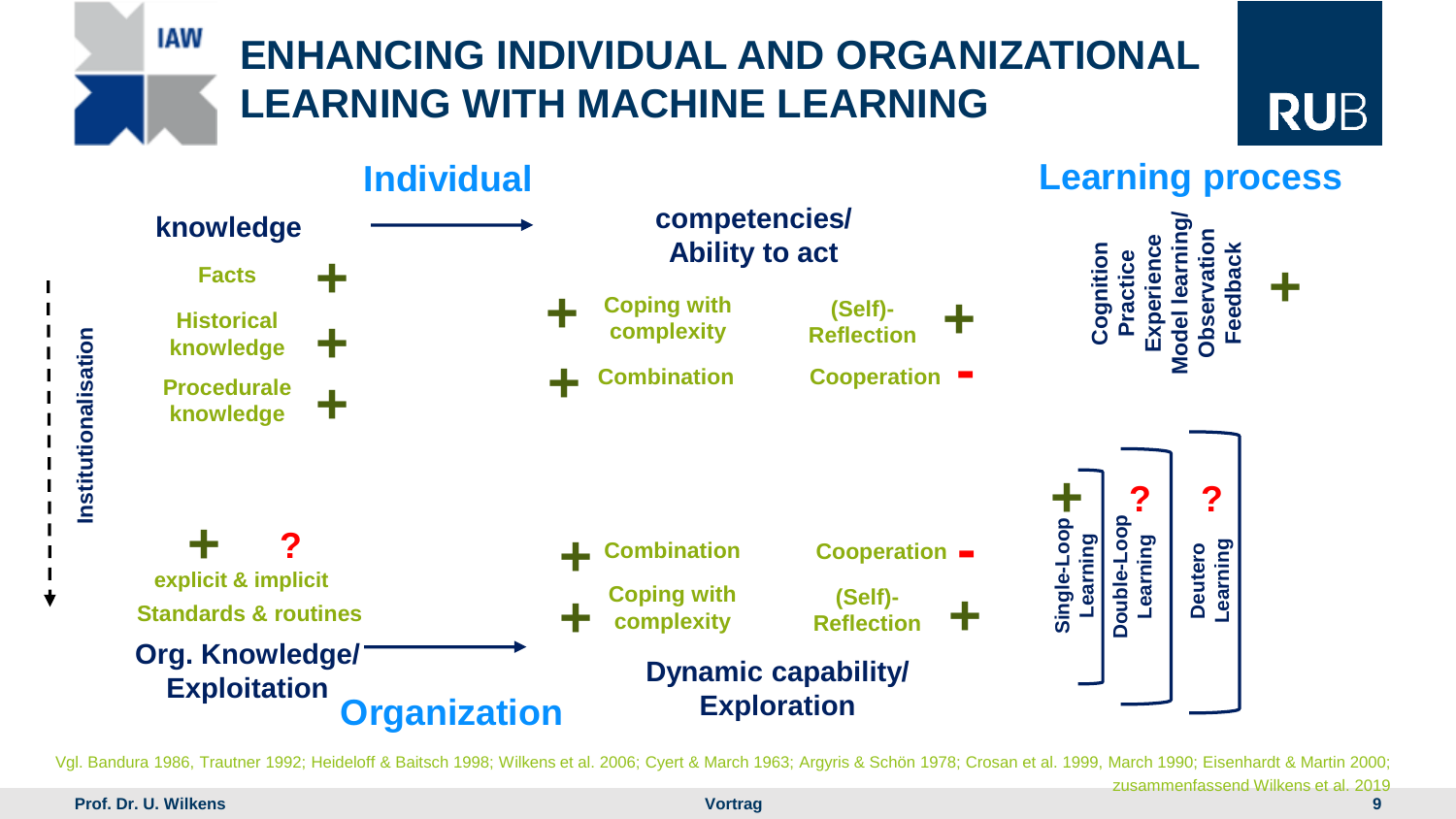



- **Individuum Lernprozess Kompetenz/** ces cognitive **ie Wissen reflection Ko**<br>Erf **Modelllernen/ Be**<br>Bec **Feedback + + +** • **AI has a high potential for enhancing individual and organizational learning processes: AI enhances cognitive learning, feedback and**
- **bewältigung Reflexion Kombination Kooperation Wissen + Prozedurales Wissen + be reinforced by AI + -** • **Other social dimensions of learning – especially cooperation – cannot**
- **o** viado **?** • **Implicit knowledge can hardly be explored by AI (see also Vladova et al. 2019)**
- **explizit & implizit single-loop learning** anizational learning is allhost requee **Double-Loop Single-Loop + + - ?** • **The contribution of AI to organizational learning is almost reduced to**
- **Organisation Kompetenz/ Handlungsfähigkeit framing AI in the workplace in socio-technical system design Wissen bewältigung Reflexion + + There is a need for off-the job learning scenarios for embedding and**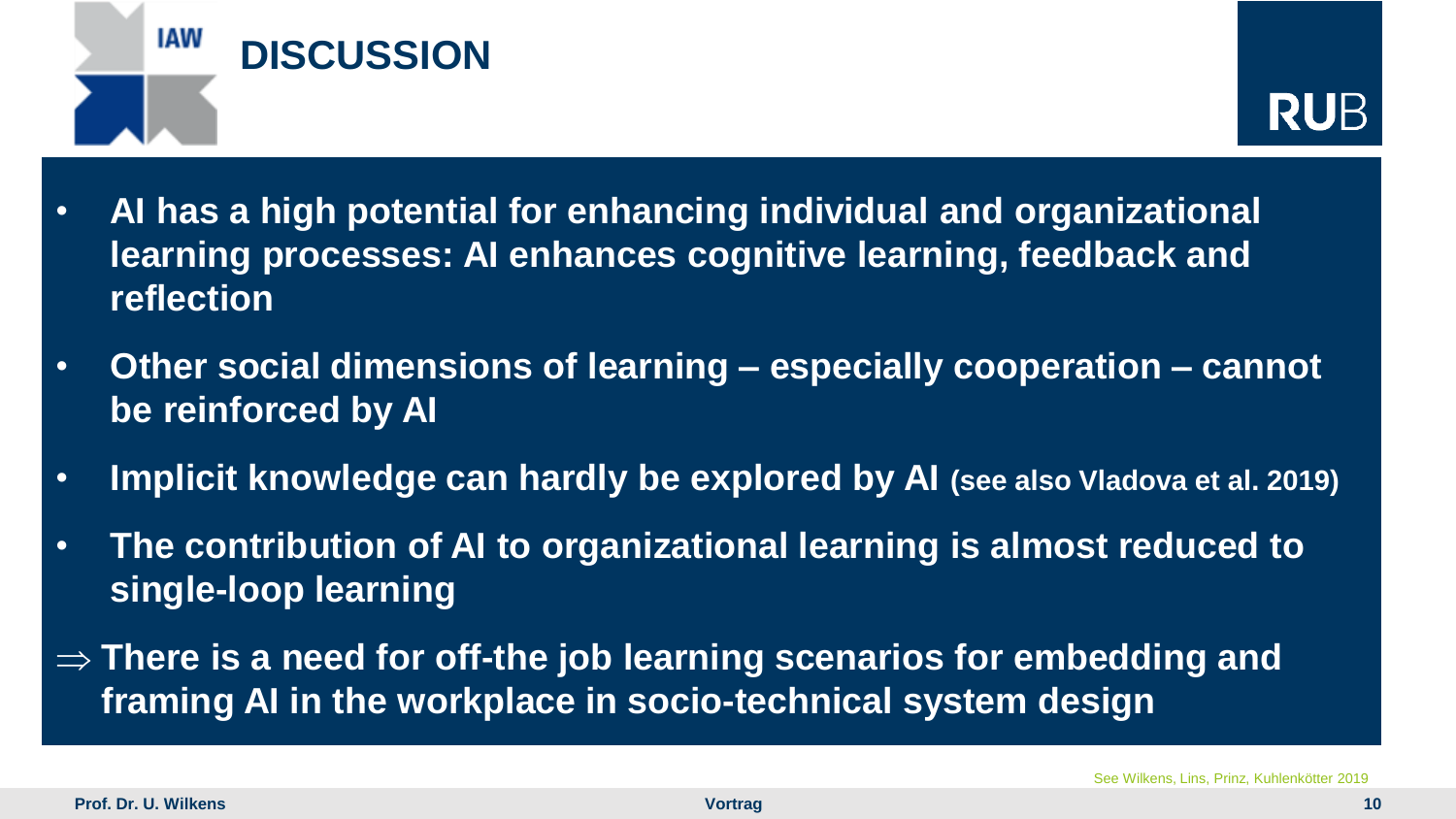### IAW **DISTINCTION BETWEEN AI AND HUMAN INTELLIGENCE RUB AI Human Intelligence** Based on data cognitive and social dimension (incl. emotions, norms and values, intuition, …) Highly specialized, context specific, no Flexible, can be transfered to multiple multifunctionality contexts Infinite capacity, no system-specific Bounded capacity, subjective failure (but: based on man-made data perspective, biased information (risk of of bounded rationality) failure) Optimization with big data Optimization with multiple learning processes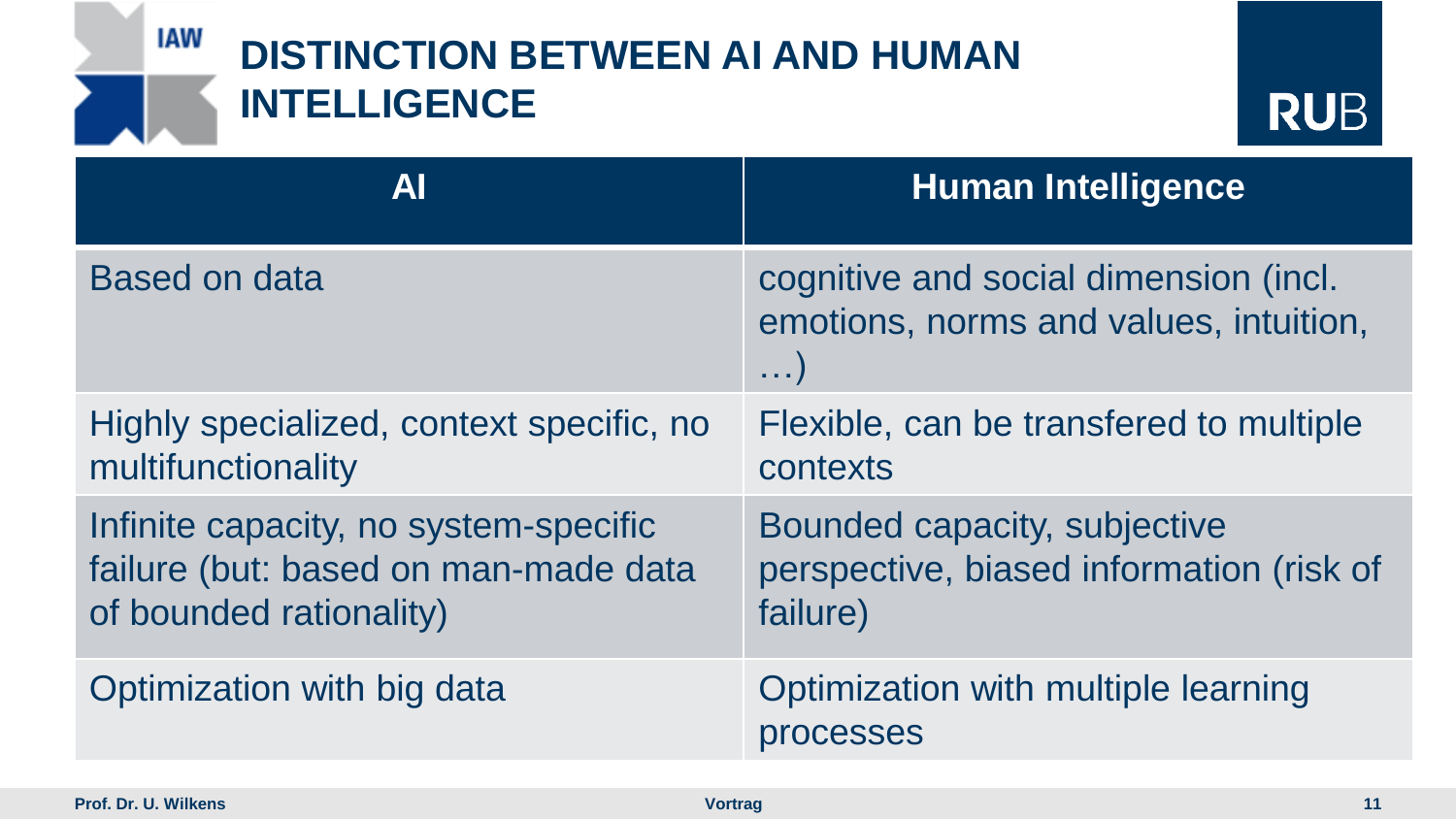### IAW **TOWARDS A HUMAN-CENTERED AI-INTEGRATED LEARNING SYSTEM**





#### **State of the art**

See Wilkens, Lins, Prinz, Kuhlenkötter 2019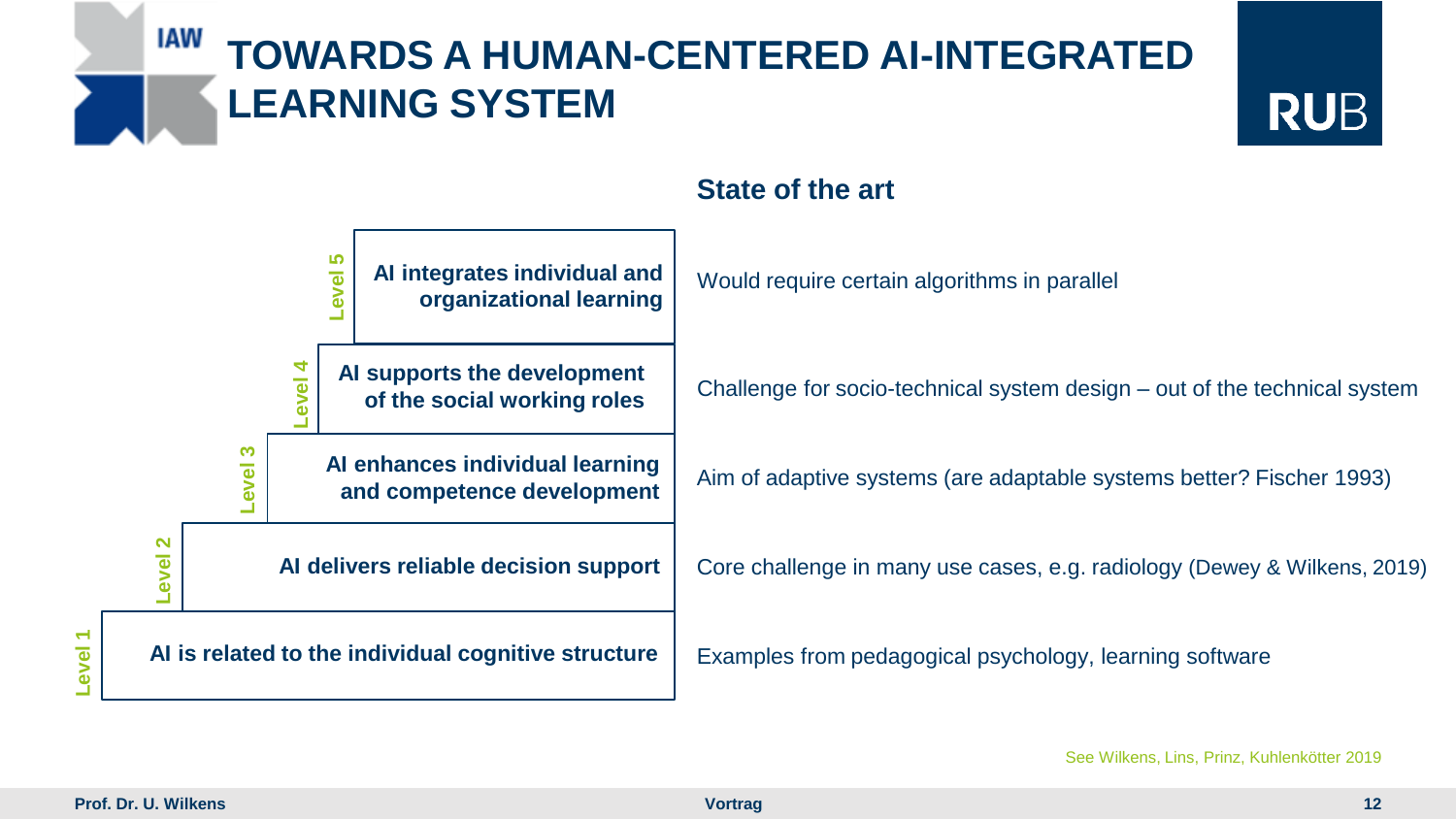# **SOCIO-MATERIALITY OF TECHNOLOGY**

**DI IR** 

|                            | <b>Adaptive</b>                                                                                                                                                                               | Adaptable                                                                                                                                                                                                   | ▮◥❤◡                                 |
|----------------------------|-----------------------------------------------------------------------------------------------------------------------------------------------------------------------------------------------|-------------------------------------------------------------------------------------------------------------------------------------------------------------------------------------------------------------|--------------------------------------|
| Definition                 | dynamic adaptation by the system itself<br>$\bullet$<br>to current task and current user                                                                                                      | user changes (with substantial system<br>$\bullet$<br>support) the functionality of the system                                                                                                              |                                      |
| Knowledge                  | contained in the system<br>$\bullet$<br>projected in different ways<br>$\bullet$                                                                                                              | knowledge ist extended<br>$\bullet$                                                                                                                                                                         |                                      |
| <b>Strengths</b>           | little (or no) effort by the user<br>$\bullet$<br>no special knowledge of the user is<br>$\bullet$<br>required                                                                                | user is in control<br>$\bullet$<br>system knowledge will fit better<br>$\bullet$<br>success models exist<br>$\bullet$                                                                                       |                                      |
| Weaknesses                 | user has difficulty developing a coherent<br>$\bullet$<br>model of the system<br>loss of control<br>$\bullet$<br>few (if any) success models exist (except<br>$\bullet$<br>humans)            | systems become incompatible<br>$\bullet$<br>user must do substantial work<br>$\bullet$<br>complexity is increased (users need to<br>$\bullet$<br>learn and know to interact with the<br>adaption component) |                                      |
| <b>Mechanisms Required</b> | models of users, tasks and dialogs<br>$\bullet$<br>knowledge base of goals and plans<br>$\bullet$<br>powerful matching capabilities<br>$\bullet$<br>incremental update of models<br>$\bullet$ | layered architecture<br>$\bullet$<br>human problem-domain communication<br>$\bullet$<br>"back-talk" from the system<br>$\bullet$<br>design rationale<br>$\bullet$                                           | see also Leonardi<br>& Barley, 2010; |
| <b>Application Domains</b> | active help systems<br>$\bullet$<br>critiquing systems<br>$\bullet$<br>differential descriptions<br>$\bullet$<br>user interface customization<br>$\bullet$                                    | end-user modifiability<br>$\bullet$<br>tailorability<br>$\bullet$<br>information filtering<br>$\bullet$<br>design in use<br>$\bullet$                                                                       | Orlikowski, 2000,<br>2004            |

Source: Fischer, 1993, 56

**IAW**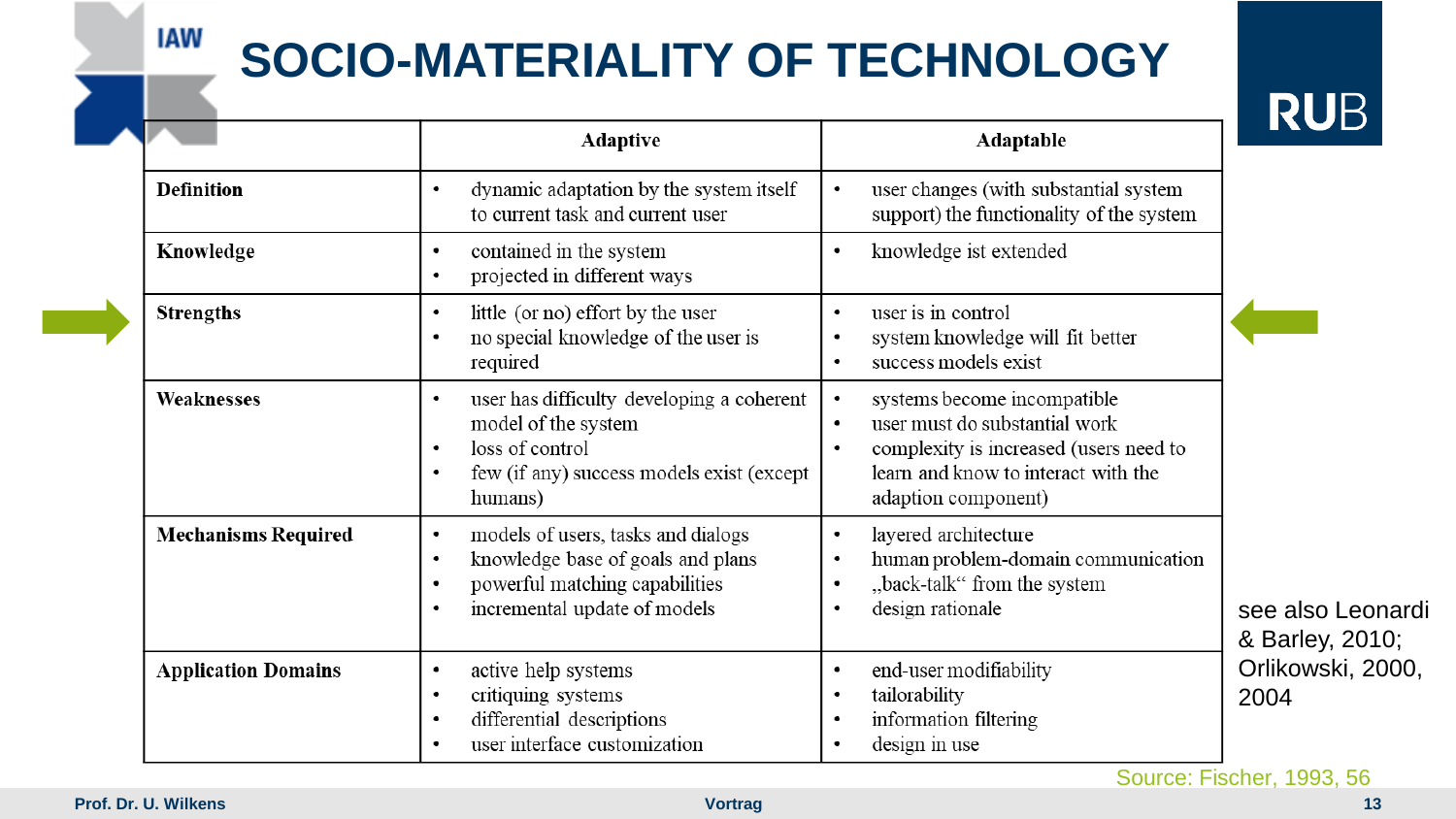